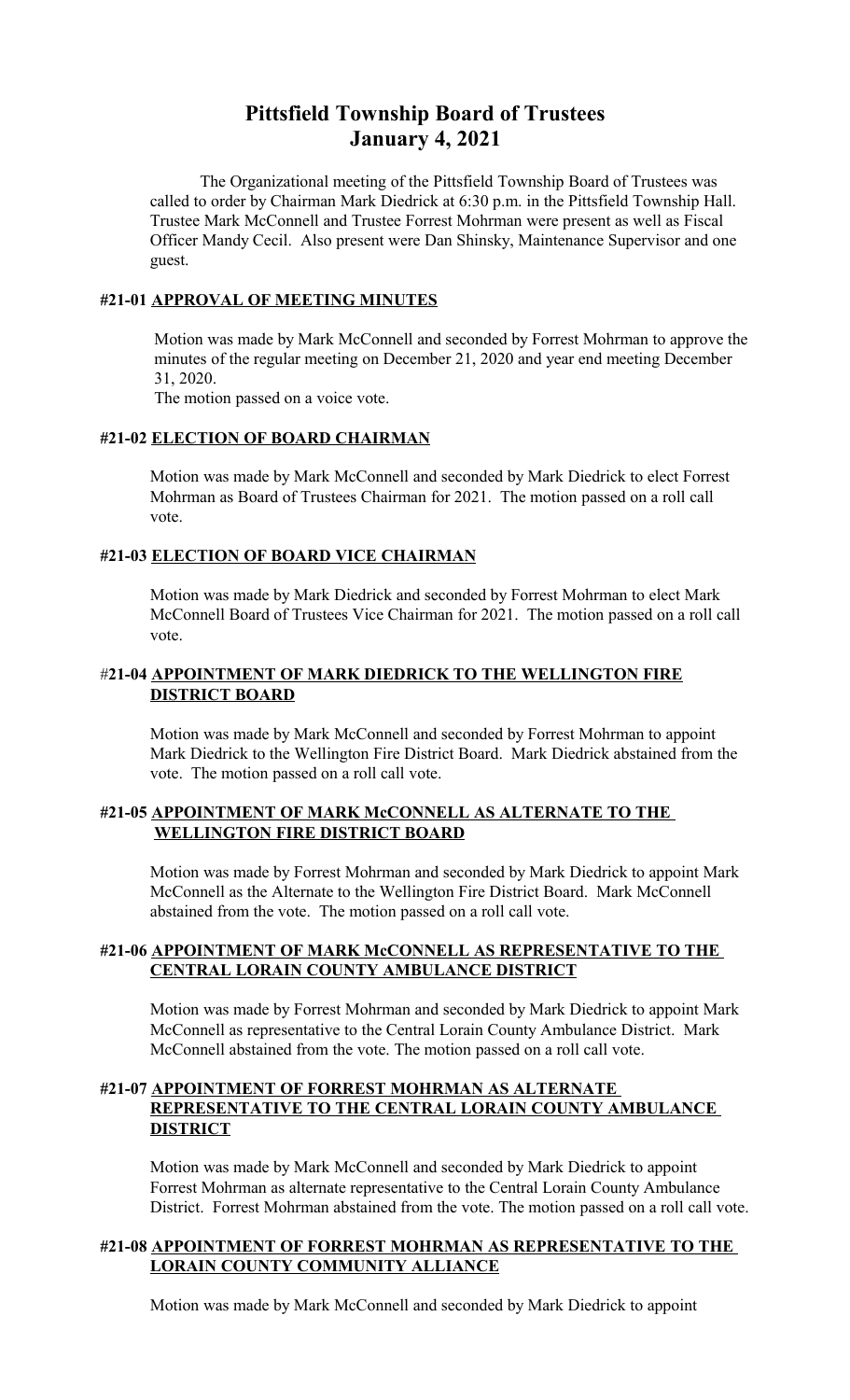Forrest Mohrman as representative to the Lorain County Community Alliance. Forrest Mohrman abstained from the vote. The motion passed on a roll call vote.

#### **#21-09 APPOINTMENT OF FORREST MOHRMAN AS REPRESENTATIVE TO THE LORAIN COUNTY GENERAL HEALTH DISTRICT ADVISORY COMMITTEE**

Motion was made by Mark McConnell and seconded by Mark Diedrick to appoint Forrest Mohrman as representative to the Lorain County General Health District Advisory Committee. Forrest Mohrman abstained from the vote. The motion passed on a roll call vote.

#### **#21-10 APPOINTMENT OF FORREST MOHRMAN AS REPRESENTATIVE TO THE LORAIN COUNTY TRASH CONSORTIUM**

Motion was made by Mark McConnell and seconded by Mark Diedrick to appoint Forrest Mohrman as representative to the Lorain County Trash Consortium. Forrest Mohrman abstained from the vote. The motion passed on a roll call vote.

## **#21-11 APPOINTMENT OF FISCAL OFFICER AS THE RECORDS RETENTION DESIGNEE FOR THE TOWNSHIP**

Motion was made by Mark McConnell and seconded by Mark Diedrick to appoint the Fiscal Officer as the records retention designee for the township. The motion passed on a roll call vote.

#### **#21-12 APPROVAL TO SET SALARIES AND WAGES FOR 2021 ACCORDING TO THE BUDGET BASED SALARY STRUCTURE AS DEFINED BY THE STATE OF OHIO**

Motion was made by Mark McConnell and seconded by Mark Diedrick to set salaries and wages for 2021 according to the budget based salary structure as defined by the state of Ohio. The motion passed on a roll call vote.

#### **#21-13 APPROVAL FOR A 3% SALARY INCREASE FOR ALL PITTSFIELD TOWNSHIP EMPLOYEES, BEGINNING JANUARY 1, 2021**

Motion was made by Mark McConnell and seconded by Mark Diedrick for a 3% salary increase for all Pittsfield Township employees, beginning January 1, 2021. The motion passed on a roll call vote.

## **#21-14 APPROVAL OF RESOLUTION TO SET THE OPEN MEETING POLICY. REGULAR MEETINGS WILL BE HELD THE THIRD MONDAY OF EACH MONTH AT 6:30 P.M. AS STATED IN THE PITTSFIELD TOWNSHIP POLICY MANUAL.**

Motion was made by Mark Diedrick seconded by Mark McConnell to approve the Open Meeting Policy. Regular Meetings will be held the third Monday of each month at 6:30 p.m. as stated in the Pittsfield Township Policy Manual. The motion passed on a voice vote.

#### **#21-15 APPROVAL OF THE PUBLIC RECORDS POLICY FOR THE TOWNSHIP**

Motion was made by Mark Diedrick and seconded by Mark McConnell to approve the Public Records Policy for Pittsfield Township as stated in the Pittsfield Township Policy Manual. The motion passed on a voice vote.

#### **#21-16 APPROVAL OF THE RECORDS RETENTION SCHEDULE**

Motion was made by Mark Diedrick and seconded by Mark McConnell to approve the Records Retention Schedule as stated in the Pittsfield Township Policy Manual. The motion passed on a voice vote.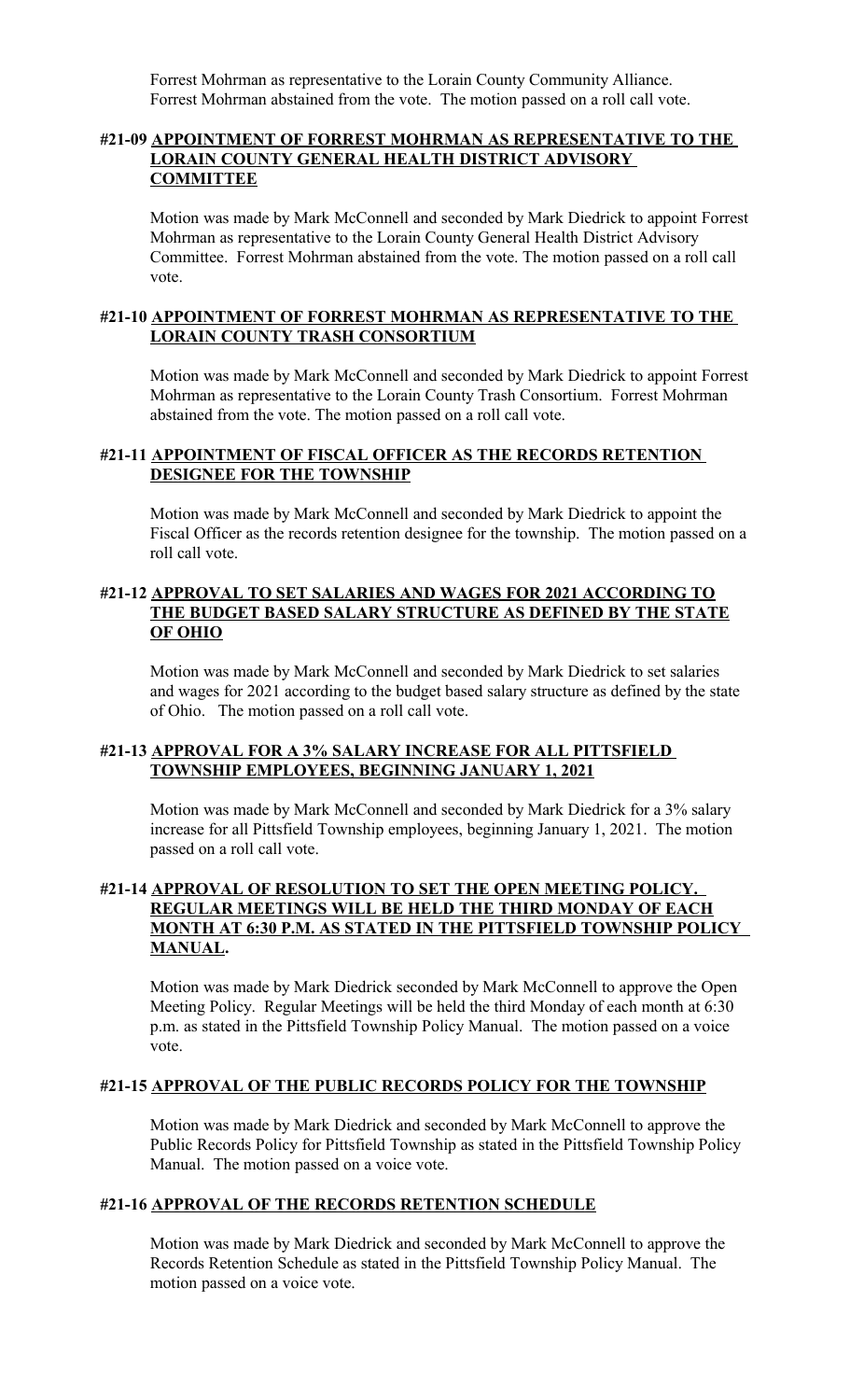## **#21-17 APPROVAL OF THE SNOW EMERGENCY POLICY FOR THE TOWNSHIP**

Motion was made by Mark McConnell and seconded by Mark Diedrick to approve the Snow Emergency Policy as stated in the Pittsfield Township Policy Manual. The motion passed on a voice vote.

## **NEW BUSINESS –**

# **#21-18 APPROVAL TO RE-APPOINT DAVID MULL TO THE ZONING BOARD FOR ANOTHER TERM**

Motion was made by Mark McConnell and seconded by Mark Diedrick to re-appoint David Mull to the Zoning Board for another term. The motion passed on a voice vote.

## **#21-19 APPROVAL TO RE-APPOINT BERT LATRAN TO THE ZONING APPEALS BOARD ANOTHER TERM**

Motion was made by Mark Diedrick and seconded by Mark McConnell to re-appoint Bert Latran to the Zoning Appeals Board. The motion passed on a voice vote.

## **#21-20 MOTION TO PAY HEALTH INSURANCE PREMIUM OF \$328.71 PER MONTH FOR DAN SHINSKY TO MEDICAL MUTUAL.**

Motion was made by Mark Diedrick and seconded by Mark McConnell to pay Health Insurance Premium of \$213.31 per month for Dan Shinsky to Medical Mutual.

The motion passed on a voice vote.

### **#21-21 APPROVAL TO REIMBURSE FISCAL OFFICER MANDY CECIL FOR PARTIAL REIMBURSMENT OF HEALTH INSURANCE OF \$500.00 PER MONTH.**

Motion was made by Mark Diedrick and seconded by Mark McConnell to approve to reimburse fiscal officer Mandy Cecil for partial reimbursement of health insurance of \$500.00 per month.

The motion passed on a roll call vote.

# **#21-22 MOTION TO CHANGE LANGUAGE IN EMPLOYEE POLICY TO IF HAVING TO WORK ON A GOVERNMENT HOLIDAY AN EMPLOYEE WILL BE COMPENSATED OVERTIME.**

Motion was made by Forrest Mohrman and seconded by Mark McConnell to change language in employee policy to if having to work on a government holiday an employee will be compensated overtime.

The motion passed on a voice vote.

## **#21-23 MOTION TO APPROVE MOU FOR ASSISTING LORAIN COUNTY OFFICE OF AGING WITH MEALS ON WHEELS PROGRAM DONATING UP TO \$1,500.00 FOR 2021.**

Motion was made by Mark Diedrick and seconded by Mark McConnell to approve MOU for assisting Lorain County Office of Aging with Meals on Wheels program donating up to \$1,500.00 for 2021.

The motion passed on a voice vote.

Trustees mentioned looking for snow plow back up for Dan, if you know anyone have them get in touch with Dan.

Resident looking for pond permit at a residence and was advised to contact Soil and